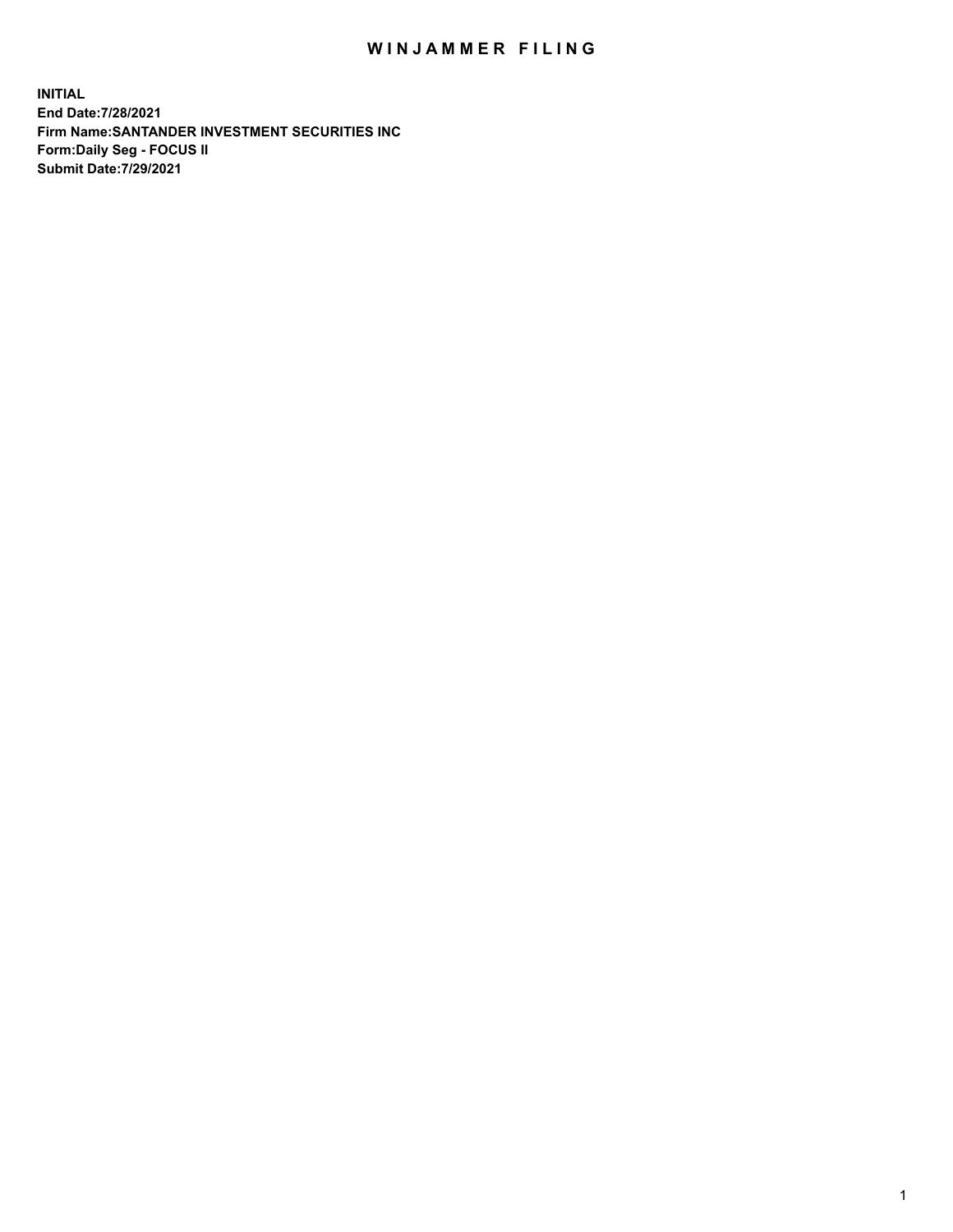**INITIAL End Date:7/28/2021 Firm Name:SANTANDER INVESTMENT SECURITIES INC Form:Daily Seg - FOCUS II Submit Date:7/29/2021 Daily Segregation - Cover Page**

| Name of Company                                                            | <b>SANTANDER INVESTMENT</b> |  |
|----------------------------------------------------------------------------|-----------------------------|--|
|                                                                            | <b>SECURITIES INC</b>       |  |
| Contact Name                                                               | <b>Richard Ro</b>           |  |
| <b>Contact Phone Number</b>                                                | (212) 350-3662              |  |
| Contact Email Address                                                      | richard.ro@santander.us     |  |
| FCM's Customer Segregated Funds Residual Interest Target (choose one):     |                             |  |
| a. Minimum dollar amount:  ; or                                            | 70,000,000                  |  |
| b. Minimum percentage of customer segregated funds required:% ; or         | $\overline{\mathbf{0}}$     |  |
| c. Dollar amount range between:and; or                                     | 0 <sub>0</sub>              |  |
| d. Percentage range of customer segregated funds reguired between:% and%.  | <u>00</u>                   |  |
| FCM's Customer Secured Amount Funds Residual Interest Target (choose one): |                             |  |

a. Minimum dollar amount: ; or **0**<br>b. Minimum percentage of customer secured funds required:% ; or **0** b. Minimum percentage of customer secured funds required:% ; or **0** c. Dollar amount range between:and; or **0 0** d. Percentage range of customer secured funds required between:% and%. **0 0** FCM's Cleared Swaps Customer Collateral Residual Interest Target (choose one): a. Minimum dollar amount: ; or **0**<br>b. Minimum percentage of cleared swaps customer collateral required:% ; or **0** b. Minimum percentage of cleared swaps customer collateral required:% ; or **0** c. Dollar amount range between:and; or **0 0** d. Percentage range of cleared swaps customer collateral required between:% and%. **0 0**

Attach supporting documents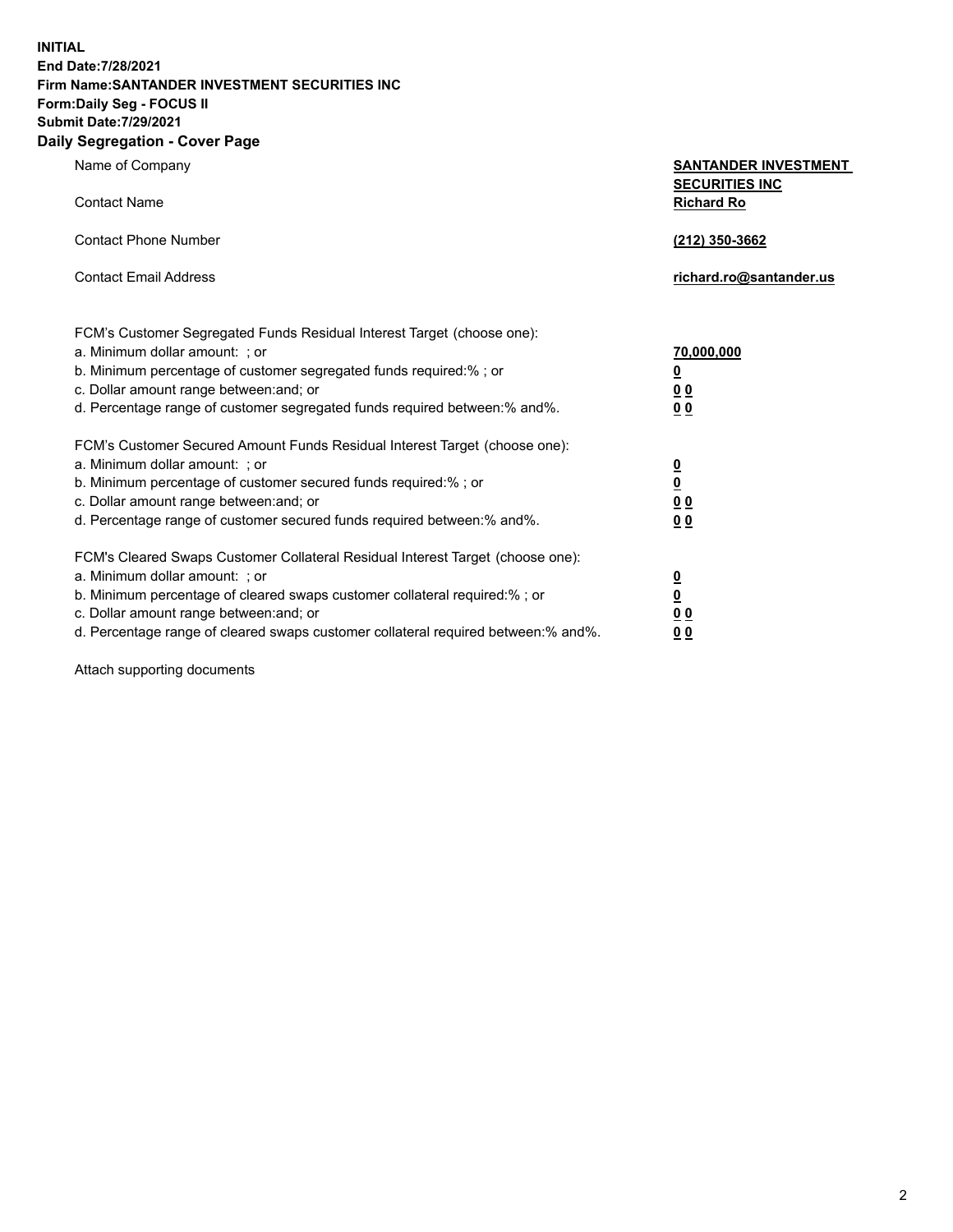**INITIAL End Date:7/28/2021 Firm Name:SANTANDER INVESTMENT SECURITIES INC Form:Daily Seg - FOCUS II Submit Date:7/29/2021 Daily Segregation - Secured Amounts**

|     | Foreign Futures and Foreign Options Secured Amounts                                         |                          |
|-----|---------------------------------------------------------------------------------------------|--------------------------|
|     | Amount required to be set aside pursuant to law, rule or regulation of a foreign            | $0$ [7305]               |
|     | government or a rule of a self-regulatory organization authorized thereunder                |                          |
| 1.  | Net ledger balance - Foreign Futures and Foreign Option Trading - All Customers             |                          |
|     | A. Cash                                                                                     | $0$ [7315]               |
|     | B. Securities (at market)                                                                   | $0$ [7317]               |
| 2.  | Net unrealized profit (loss) in open futures contracts traded on a foreign board of trade   | $0$ [7325]               |
| 3.  | Exchange traded options                                                                     |                          |
|     | a. Market value of open option contracts purchased on a foreign board of trade              | $0$ [7335]               |
|     | b. Market value of open contracts granted (sold) on a foreign board of trade                | $0$ [7337]               |
| 4.  | Net equity (deficit) (add lines 1. 2. and 3.)                                               | $0$ [7345]               |
| 5.  | Account liquidating to a deficit and account with a debit balances - gross amount           | $0$ [7351]               |
|     | Less: amount offset by customer owned securities                                            | 0 [7352] 0 [7354]        |
| 6.  | Amount required to be set aside as the secured amount - Net Liquidating Equity              | $0$ [7355]               |
|     | Method (add lines 4 and 5)                                                                  |                          |
| 7.  | Greater of amount required to be set aside pursuant to foreign jurisdiction (above) or line | $0$ [7360]               |
|     | 6.                                                                                          |                          |
|     | FUNDS DEPOSITED IN SEPARATE REGULATION 30.7 ACCOUNTS                                        |                          |
| 1.  | Cash in banks                                                                               |                          |
|     | A. Banks located in the United States                                                       | $0$ [7500]               |
|     | B. Other banks qualified under Regulation 30.7                                              | 0 [7520] 0 [7530]        |
| 2.  | <b>Securities</b>                                                                           |                          |
|     | A. In safekeeping with banks located in the United States                                   | $0$ [7540]               |
|     | B. In safekeeping with other banks qualified under Regulation 30.7                          | 0 [7560] 0 [7570]        |
| 3.  | Equities with registered futures commission merchants                                       |                          |
|     | A. Cash                                                                                     | $0$ [7580]               |
|     | <b>B.</b> Securities                                                                        | $0$ [7590]               |
|     | C. Unrealized gain (loss) on open futures contracts                                         | $0$ [7600]               |
|     | D. Value of long option contracts                                                           | $0$ [7610]               |
|     | E. Value of short option contracts                                                          | 0 [7615] 0 [7620]        |
| 4.  | Amounts held by clearing organizations of foreign boards of trade                           |                          |
|     | A. Cash                                                                                     | $0$ [7640]               |
|     | <b>B.</b> Securities                                                                        | $0$ [7650]               |
|     | C. Amount due to (from) clearing organization - daily variation                             | $0$ [7660]               |
|     | D. Value of long option contracts                                                           | $0$ [7670]               |
| 5.  | E. Value of short option contracts                                                          | 0 [7675] 0 [7680]        |
|     | Amounts held by members of foreign boards of trade                                          |                          |
|     | A. Cash                                                                                     | 0 [7700]                 |
|     | <b>B.</b> Securities<br>C. Unrealized gain (loss) on open futures contracts                 | 0 <sup>[7710]</sup>      |
|     | D. Value of long option contracts                                                           | $0$ [7720]<br>$0$ [7730] |
|     | E. Value of short option contracts                                                          | 0 [7735] 0 [7740]        |
| 6.  | Amounts with other depositories designated by a foreign board of trade                      | $0$ [7760]               |
| 7.  | Segregated funds on hand                                                                    | $0$ [7765]               |
| 8.  | Total funds in separate section 30.7 accounts                                               | $0$ [7770]               |
| 9.  | Excess (deficiency) Set Aside for Secured Amount (subtract line 7 Secured Statement         |                          |
|     | Page 1 from Line 8)                                                                         | 0 [7380]                 |
| 10. | Management Target Amount for Excess funds in separate section 30.7 accounts                 | $0$ [7780]               |
| 11. | Excess (deficiency) funds in separate 30.7 accounts over (under) Management Target          | 0 <sup>[7785]</sup>      |
|     |                                                                                             |                          |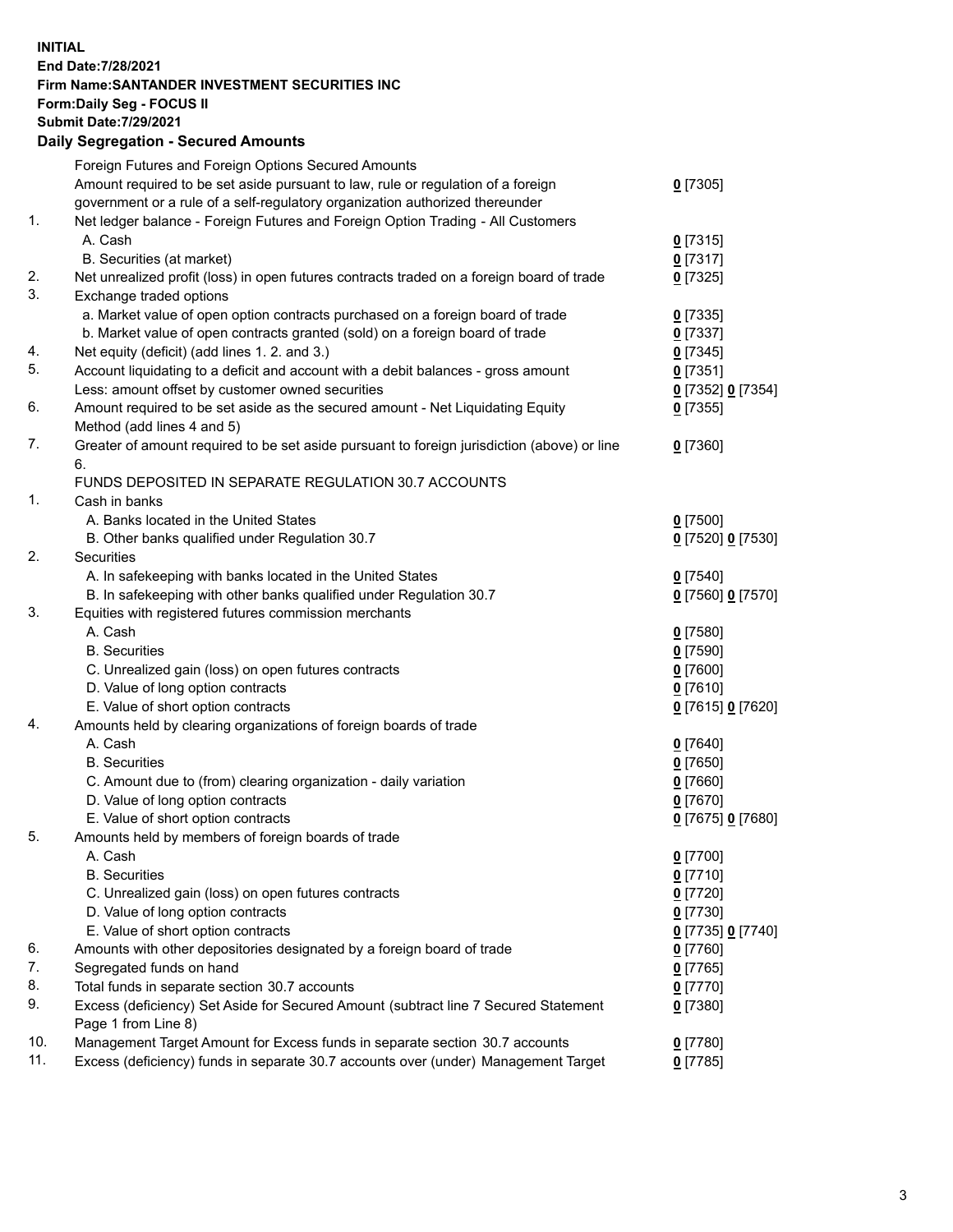| <b>INITIAL</b> |                                                                                     |                      |
|----------------|-------------------------------------------------------------------------------------|----------------------|
|                | End Date: 7/28/2021                                                                 |                      |
|                | Firm Name: SANTANDER INVESTMENT SECURITIES INC                                      |                      |
|                | Form: Daily Seg - FOCUS II                                                          |                      |
|                | <b>Submit Date: 7/29/2021</b>                                                       |                      |
|                | Daily Segregation - Segregation Statement                                           |                      |
|                | SEGREGATION REQUIREMENTS(Section 4d(2) of the CEAct)                                |                      |
| 1.             | Net ledger balance                                                                  |                      |
|                | A. Cash                                                                             | 2,431,397,001 [7010] |
|                | B. Securities (at market)                                                           | $0$ [7020]           |
| 2.             | Net unrealized profit (loss) in open futures contracts traded on a contract market  | -315,818,483 [7030]  |
| 3.             | Exchange traded options                                                             |                      |
|                | A. Add market value of open option contracts purchased on a contract market         | 44,504,693 [7032]    |
|                | B. Deduct market value of open option contracts granted (sold) on a contract market | -45,154,789 [7033]   |
| 4.             | Net equity (deficit) (add lines 1, 2 and 3)                                         | 2,114,928,422 [7040] |
| 5.             | Accounts liquidating to a deficit and accounts with                                 |                      |
|                | debit balances - gross amount                                                       | $0$ [7045]           |
|                | Less: amount offset by customer securities                                          | 0 [7047] 0 [7050]    |
| 6.             | Amount required to be segregated (add lines 4 and 5)                                | 2,114,928,422 [7060] |
|                | FUNDS IN SEGREGATED ACCOUNTS                                                        |                      |
| 7.             | Deposited in segregated funds bank accounts                                         |                      |
|                | A. Cash                                                                             | 269,690,861 [7070]   |
|                | B. Securities representing investments of customers' funds (at market)              | $0$ [7080]           |
|                | C. Securities held for particular customers or option customers in lieu of cash (at | $0$ [7090]           |
|                | market)                                                                             |                      |
| 8.             | Margins on deposit with derivatives clearing organizations of contract markets      |                      |
|                | A. Cash                                                                             | 1,876,351,020 [7100] |
|                | B. Securities representing investments of customers' funds (at market)              | $0$ [7110]           |
|                | C. Securities held for particular customers or option customers in lieu of cash (at | $0$ [7120]           |
|                | market)                                                                             |                      |
| 9.             | Net settlement from (to) derivatives clearing organizations of contract markets     | 40,797,134 [7130]    |
| 10.            | Exchange traded options                                                             |                      |
|                | A. Value of open long option contracts                                              | 44,504,693 [7132]    |
|                | B. Value of open short option contracts                                             | -45,154,789 [7133]   |
| 11.            | Net equities with other FCMs                                                        |                      |
|                | A. Net liquidating equity                                                           | $0$ [7140]           |
|                | B. Securities representing investments of customers' funds (at market)              | $0$ [7160]           |
|                | C. Securities held for particular customers or option customers in lieu of cash (at | $0$ [7170]           |
|                | market)                                                                             |                      |
| 12.            | Segregated funds on hand                                                            | $0$ [7150]           |
| 13.            | Total amount in segregation (add lines 7 through 12)                                | 2,186,188,919 [7180] |
| 14.<br>15.     | Excess (deficiency) funds in segregation (subtract line 6 from line 13)             | 71,260,497 [7190]    |
| 16.            | Management Target Amount for Excess funds in segregation                            | 70,000,000 [7194]    |
|                | Excess (deficiency) funds in segregation over (under) Management Target Amount      | 1,260,497 [7198]     |
|                | Excess                                                                              |                      |